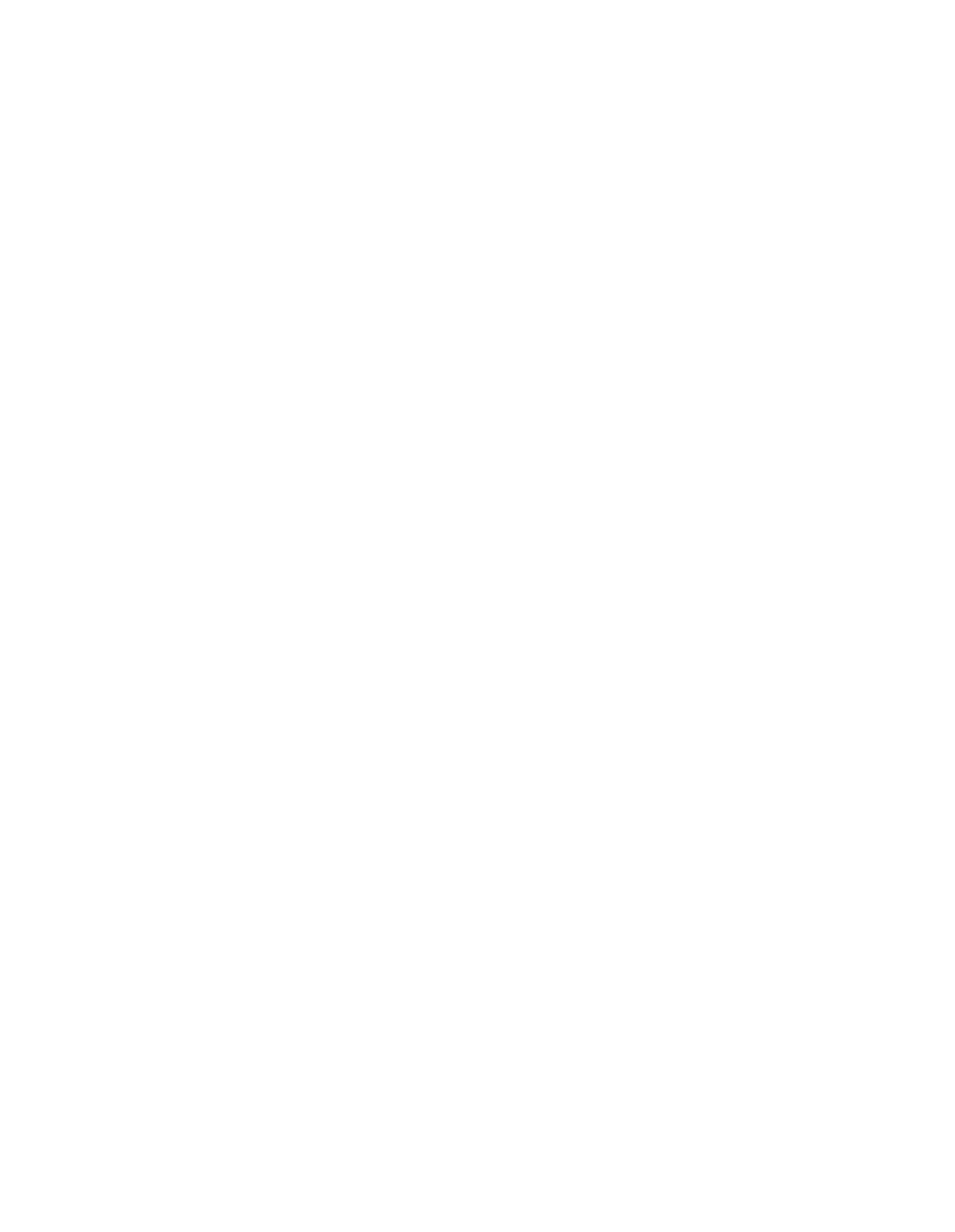strict quorums.

Unlike these previous works, which are tailored to specific application requirements, in our work we strive for a general technique for replicating data with a high degree of simplicity, efficiency and fault-tolerance. Our techniques are consequently very different from those used in these previous works. A possible direction of future work is to determine whether our techniques could be useful in the context of PRAM simulation.

# **1.2 Our Results**

We begin by exploring the limits of probabilistic quorum systems. In particular, we show a lower bound on the load of probabilistic quorum systems that is within a small constant fraction of the bound for strict systems. Thus, probabilistic quorum systems cannot yield substantial improvements on load in general.

In contrast, we show that probabilistic quorum systems can yield substantial improvements on load when high faulttolerance is also needed. Strict quorum systems over n servers that achieve the optimal load of  $\frac{1}{\sqrt{n}}$  can tolerate at most  $\sqrt{n}$ faults, and more generally suffer from an inherent tradeoff between load and fault-tolerance, where improving one must come at the expense of the other. We show that this limitation does not hold for probabilistic quorum systems. Specifically, we explore probabilistic quorum systems for the case where up to a constant fraction of the servers fail, for any constant smaller than **1. We construct a probabilistic quorum system tolerant of such failures end that has a load of** only  $O(\frac{1}{\sqrt{n}})$ . More precisely, we provide a generic construction whose load is  $\frac{4}{\sqrt{n}}$ , for any chosen parameter  $\ell \leq \sqrt{n}$ , such that the achieved consistency guarantee (probability of quorum intersection) is at least  $1 - e^{-t^2}$ . Thus, using probabilistic techniques, we break the tradeoff between low load and high fault tolerance, achieving optimal load with essentially limitless resiliency. In addition, our construction has failure probability better than any strict quorum system.

Relaxing consistency can also provide dramatic improvements in an environment in which servers may experience Byzantine failures. The intersection property of quorums does not suffice for maintaining consistency in this model, since two quorums may intersect in a set containing *faulty* servers only, who may deviate arbitrarily and undetectably from their assigned protocol. Therefore, stronger requirements are necessary in order to use quorums in Byzantine environments. For such environments, Malkhi and Reiter defined *(strict)* dissemination quorum systems [MR97] to support replicated servers that store *self-verifying* data, i.e., data that servers can suppress but not undetectably alter (e.g., digitally signed data). Briefly, *in a* t-dissemination quorum system, any two quorums intersect in  $t + 1$  servers. Dissemination quorums systems can be constmcted only for  $t \leq \lfloor \frac{n-1}{3} \rfloor$  arbitrarily faulty servers, and the load of a tdissemination quorum system is at least  $\sqrt{\frac{t+1}{n}}$ . We define a *probabilistic dissemination quorum system* in an analogous way to the definition above, where a probabilistic consistency property replaces the dissemination consistency one. Once again, we are able to construct a probabilistic dissemination quorum system resilient to the Byzantine failure of any constant fraction of the system end with outstanding failure probability, for sufficiently large universes, whose load is  $O(\frac{1}{\sqrt{n}})$ . For large n, this construction provides considerable advantage over strict dissemination quorum system constructions.

The contributions of this paper can be summarized as follows.

- the introduction of *probabilistic quorum syatema*
- **a** lower bound on the load of probabilistic quorum systems that is within a small constant fraction of the bound for strict quorum systems.
- a generic probabilistic quorum system construction that achieves asymptotically optimal load and fault tolerance, with arbitrarily high consistency.
- a modification of the construction to work for the case of Byzantine server failures.

The rest of this paper is structured as follows. We review the basic definitions of quorum systems and ways of measuring them in Section *2.* Section 3 defines probabilistic quorum systems, proves a lower bound on the load of any such quorum system, and presents a construction of one that exhibits very good load, fault tolerance and failure probability. Section 4 introduces probabilistic dissemination quorum systems and provides a construction tolerant of the Byzantine failure of any constant fraction of the servers, We conclude in Section 5.

## 2 **Preliminary definitions**

In this section, we define precisely the concepts introduced in Section 1. Assume a universe *U* of servers,  $|U| = n$ .

**Definition: A** *set system Q over* a universe *U* is a set of subsets of  $U$ .

Definition: A *(strict) quorum ayntem Q* over a universe *U* is a set system over *U* such that for every  $Q_1, Q_2 \in Q$ ,  $Q_1 \cap Q_2 \neq \emptyset$ . Each  $Q \in \mathcal{Q}$  is called a quorum.

As discussed in Section 1, quorum systems are generally insufficient to guarantee consistency in case of Byzantine server failures. A t-dissemination quorum system increases quorum overlap to  $t + 1$  servers, which suffices to mask faulty server behavior for some types of data  $[MR97].$ <sup>1</sup>

Definition: A quorum system Q is a *t-dissemination quorum* system if for every  $Q_1, Q_2 \in Q$ ,  $|Q_1 \cap Q_2| \ge t + 1$ .

| ٦ |  |
|---|--|
|   |  |
|   |  |

Intuitively, clients pick quorums to access in accordance with some *access strategy*, which defines the likelihood that a quorum is chosen for any given access.

Definition: An access *strategy* (or just *strateg~) w* for a set system  $Q$  specifies a probability distribution on the elements of Q. That is,  $w: Q \to [0,1]$  satisfies  $\sum_{Q \in Q} w(Q) = 1$ .

In this paper we consider several measures of quorum systems, including the load, fault tolerance, and failure probability of the system.

The load of a quorum system, defined in [NW94], captures the probability of accessing the busiest server in the best case. Load is a measure of efficiency; all other things equal, systems with lower load can process more requests than those with higher load.

<sup>1</sup>**The original detlnition of** [MR97]**treats dissemination quorum systems more generally than we do here, The simplified definition pre** $s$  ented here  $s$ uffices for our purposes.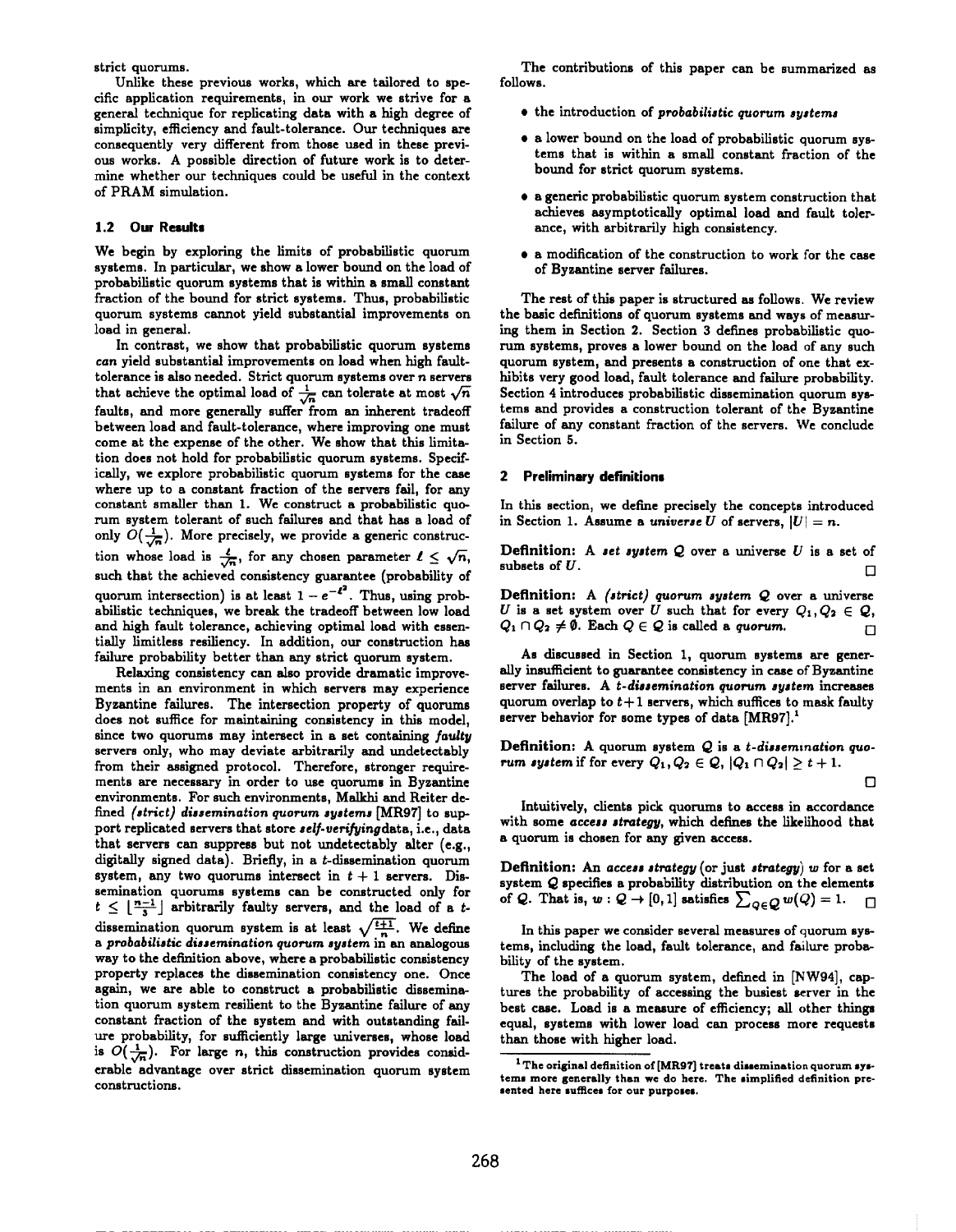**Definition:** Let  $w$  be a strategy for a set system  $Q =$  $\{Q_1,\ldots,Q_m\}$  over a universe U. For an element  $u \in U$ , the load induced by w on u is  $l_{\mathbf{w}}(u) = \sum_{\mathbf{Q}_i \in \mathcal{M}} w(Q_i)$ . The load induced by a strategy w on Q is  $L_w(Q) = \max_{u \in U} \{l_w(u)\}\$ The load of Q is  $L(\mathcal{Q}) = \min_{\bm{w}}\{L_{\bm{w}}(\mathcal{Q})\}$ , where the minimun is taken over all strategies.  $\Box$ 

Load is a best-case definition (of a worst-behavior property). The load of the quorum system will be achieved only if an optimal access strategy is used, and only in the case that no failures occur. A strength of this definition is that load is a property of a quorum system, and not of the protocol using it.

Fault tolerance and failure probability capture the *resiliency* of the service to crash failures. The fault tolerance of a quorum system  $Q$  is the size of the smallest set of servers that intersects all quorums in Q.

**Definition:** For a set system  $Q = \{Q_1, \ldots, Q_m\}$  define  $S =$  $\{S \mid S \cap Q_i \neq \emptyset \}$  for all  $1 \leq i \leq m$ . The fault tolerance of Q is  $A(Q) = \min_{S \in \mathcal{S}} |S|.$ 

Thus, **a** quorum system Q is resilient to the failure of any set of  $A(Q) - 1$  or fewer servers. In particular, the failure of at least *A(Q)* servers is necessary to disable every quorum in the system, and some particular set of  $A(Q)$  failures can in fact disable them all.

The failure probability  $F_p(Q)$  of a quorum system is the probability that there exists a quorum containing no faulty servers, assuming that servers fail independently with probability p.

**Definition:** Assume that each server in  $U$  fails with probability p, and that server failures are independent. The failure probability  $F_p(Q)$  of Q is the probability that every  $Q \in Q$ contains at least one faulty server.

A good failure probability  $F_P(Q)$  for a strict quorum system Q has  $\lim_{n\to\infty} F_p(Q) = 0$  when  $p < \frac{1}{2}$  [NW94]. For  $p =$  $\frac{1}{2}$ , there exist strict quorum constructions with  $F_p(Q) = \frac{1}{2}$ , whereas for  $p > \frac{1}{2}$ ,  $F_p(Q)$  tends to 1 for all strict quorum systems.

## 3 **Probabilistic quorum systems**

**In this** section, we show **that relaxing** the consistency requirement for quorum systems to require only that any two quorums intersect with high probability can yield dramatic improvements in the fault tolerance of the system.

There is **a** tradeoff between load and fault tolerance in strict quorum systems. It is known that for any strict quorum system Q over n servers,  $L(Q) \ge \max\{\frac{1}{c(Q)}, \frac{c(Q)}{n}\}\$  where  $c(Q)$  is the size of the smallest quorum in  $Q$  [NW94]. In particular, this implies that for any strict quorum system  $Q, L(Q) \geq \frac{1}{\sqrt{n}}$ . Moreover, the intersection property implies that the failure of any full quorum in Q will disable all quorums (i.e.,  $A(Q) \leq c(Q)$ ), and so by the aforementione lower bound on load,  $A(Q) \leq nL(Q)$ . It follows that any strict quorum system with optimal load of  $\Theta(\frac{1}{\sqrt{n}})$  has fault tolerance of (only)  $O(\sqrt{n})$ .

We show that probabilistic quorums are not subject to this tradeoff by demonstrating a probabilistic quorum system over a universe of n elements that has a load of  $O(\frac{1}{\sqrt{n}})$ and fault tolerance of  $\Omega(n)$ , with an increasing guarantee of consistency as n grows. We show that our construction has

exceptionally good failure probability for essentially limitless component failure probabilities, for appropriate system sizes. The failure probability of our construction is provably better than any strict system.

We begin by defining probabilistic quorum systems.  $Q$  is a probabilistic quorum system if the total access probability of pairs of intersecting quorums is at least  $1 - \epsilon$ . Formally, we have the following.

**Definition: Let Q be a set system, w an access strategy** for  $Q$ , and  $\epsilon$  a constant,  $0 < \epsilon < 1$ . The tuple  $\langle Q, w, \epsilon \rangle$  is a *prababtkdic quorum ayatem* if

$$
\sum_{Q,Q': (Q\cap Q')\neq \emptyset} w(Q)w(Q')\ \geq\ 1-\epsilon.
$$

❑

Abusing terminology slightly, we still call elements of  $Q$  quomms, even though a probabilistic quorum system will not in general be a (strict) quorum system.

Several points are noteworthy with regards to this definition. First, a probabilistic quorum system is defined with respect to a specific guarantee level  $\epsilon$ , and thus, there are different systems for different levels of consistency guarantee. Second, the definition contains an access strategy, which is chosen to achieve the desired level of guarantee. Other **access** strategies on the same set system may fail to achieve the required consistency level, as can be trivially demonstrated by a strategy that chooses each of two nonintersecting quorums with probability  $1/2$ . Thus, for a probabilistic quorum system to obtain the advertised probability of consistency when used in a protocol, the specified access strategy must be enforced. In addition, we have to adjust our definition of load accordingly.

**Definition:** If  $\langle Q, w, \epsilon \rangle$  is a probabilistic quorum system, then  $L(\langle Q, w, \epsilon \rangle) = L_w(Q)$ .

Similarly, the definitions of fault tolerance and failure probability carry over as expected:

**Definition:** Let  $\langle Q, w, \epsilon \rangle$  be a probabilistic quorum system. Then the fault tolerance of  $\langle \mathcal{Q}, w, \epsilon \rangle$  is  $A(\langle \mathcal{Q}, w, \epsilon \rangle) = A(\mathcal{Q})$ and the failure probability of  $(Q, w, \epsilon)$  is  $F_p((Q, w, \epsilon)) =$  $F_p(Q)$ .

#### **3.1 A lower bound on load**

We start by exploring the limits of the improvements over strict quorum systems that can be achieved by probabilistic quorum systems. Specifically, we show a lower bound on the load of probabilistic quorum systems. This lower bound is close to the lower bound for strict quorum systems, and thus indicates that we should not look to probabilistic quorums as a technique to circumvent the lower bound for strict ones.

In order to state and prove our lower bound, we make use of the following notation. Given a probabilistic quorum system  $(Q, w, \epsilon)$ , we denote

$$
\mathcal{P} = \left\{ Q \in \mathcal{Q} : \sum_{Q': Q' \cap Q \neq \emptyset} w(Q') \geq 1 - \sqrt{\epsilon} \right\}
$$

Thus,  $Q \notin \mathcal{P}$  when  $\sum_{Q': Q' \cap Q = \emptyset} w(Q') > \sqrt{\epsilon}$ . Note that  $\mathcal{P}$ is not empty because probabilistic consistency requirement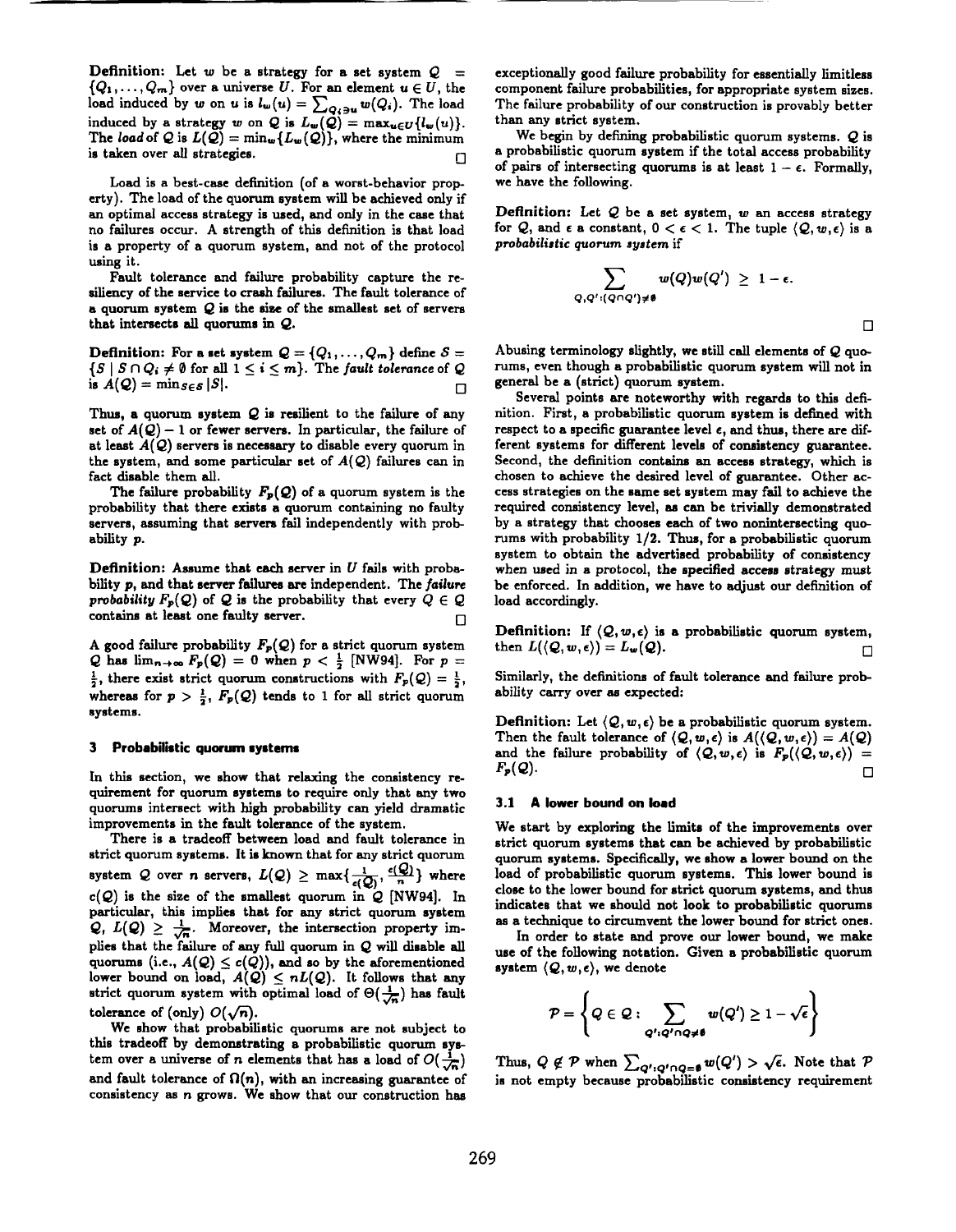implies that the total probability of choosing pairs  $Q, Q'$  such that  $Q \cap Q' = \emptyset$  is at most  $\epsilon$ . Thus,

$$
\epsilon \geq \sum_{Q} w(Q) \sum_{Q': Q \cap Q' = \emptyset} w(Q') \geq \sum_{Q \notin P} w(Q) \sum_{Q': Q \cap Q' = \emptyset} w(Q') \geq \sum_{Q \notin P} w(Q) \sqrt{\epsilon}
$$

or, equivalently,  $\sqrt{\epsilon} \geq \sum_{Q_i \notin \mathcal{P}} w(Q_i)$ . It then follows that  $\angle q_i \in \mathcal{P}^{w(\vee_i)} \leq 1 - \sqrt{\epsilon}$ . Finally, we let  $\epsilon(\tau)$  denote the

Theorem 3.1 *If*  $(Q, w, \epsilon)$  *is a probabilistic quorum system, then*  $L_w(Q) \geq (1-\sqrt{\epsilon}) \max\{\frac{1}{\epsilon(P)}, \frac{\epsilon(P)}{n}\}\$ . *In particular,*  $L_w(Q)$  $\geq (1-\sqrt{\epsilon})\frac{1}{\sqrt{\epsilon}}$ .

**Proof:** Fix  $Q \in \mathcal{P}$  such that  $|Q| = c(\mathcal{P})$ . Summing the loads induced by  $w$  on all the elements of  $Q$  we obtain:

$$
\sum_{u \in Q} l_w(u) = \sum_{u \in Q} \sum_{Q_i \ni u} w(Q_i)
$$
  
= 
$$
\sum_{Q_i \in Q} \sum_{u \in (Q \cap Q_i)} w(Q_i)
$$
  

$$
\geq \sum_{Q_i: Q_i \cap Q \neq \emptyset} w(Q_i)
$$
  

$$
\geq 1 - \sqrt{\epsilon}
$$

Therefore, some element in Q suffers a load of at least  $\frac{1}{c(\vec{p})}$ so  $L_w(Q) \geq \frac{1-\sqrt{e}}{e(P)}$ .

To prove the second part, we sum the total load induced by w on all of the elements of the universe:

$$
\sum_{u \in U} l_w(u) = \sum_{u \in U} \sum_{Q_i \ni u} w(Q_i)
$$
  
= 
$$
\sum_{Q_i \in Q} \sum_{u \in Q_i} w(Q_i)
$$
  
= 
$$
\sum_{Q_i \in Q} |Q_i| w(Q_i)
$$
  

$$
\geq \sum_{Q_i \in P} c(P) w(Q_i)
$$
  

$$
\geq (1 - \sqrt{\epsilon}) c(P)
$$

It follows that some element in *U* suffers a load of at least  $\frac{(1-\sqrt{e})e(P)}{n}$ , so  $L_w(Q) \geq \frac{(1-\sqrt{e})e(P)}{n}$ .

## 3.2 A **probabilistic quorum construction**

We now demonstrate a probabilistic quorum system  $Q$  with  $O(\frac{1}{\sqrt{n}})$  load and  $\Omega(n)$  fault tolerance, that meets any required level of consistency guarantee for sufficiently large universes. The construction is very simple: Given a universe of n servers, the quorums are all the sets of size  $\ell\sqrt{n}$ , where the constant  $\ell$  is chosen to make the probability that two random quorums intersect sufficiently high. Intuitively, it is easy to see that this should work—the expected, and

most probable, size of the intersection of two such quorume is  $\ell^2$ , so by making  $\ell$  sufficiently large, it should be possible to reduce to any desired level the probability that the intersection of two quorums is empty. This is somewhat similar to the well-known birthday paradox [CLR89]: Given two quorums, the probability that any given element in one quorum is also in the second quorum is quite small  $(\frac{\ell}{\sqrt{n}})$ , but the probability that some element appears in both quorums is quite high (at least  $1 - e^{-c}$ , as we shall prove below).

**Definition:** Let *U* be a universe of size *n*.  $W(n, l)$ ,  $l \geq 1$ , is the system  $\langle Q, w, \epsilon \rangle$  defined by  $Q = \{Q \subseteq U : |Q| = \overline{\ell \sqrt{n}}\};$ <br> $\forall Q \in Q, w(Q) = \frac{1}{|Q|}$ ; and  $\epsilon = e^{-\ell^2}$ .  $\Box$ 

The probability of choosing at random two quorums that do not intersect can be made sufficiently small by appropriate choice of  $\ell$ . We will need the following combinatorial fact,

Proposition 3.2 For non-negative integers n, c, and i,  $\frac{{\binom{n-c}{c-i}}}{{\binom{n}{i}}} \leq \left(\frac{c}{n}\right)^i \left(\frac{n-c}{n-i}\right)^{c-i}.$ 

Lemma 3.3 Let  $Q_1$  and  $Q_2$  be quorums of size  $l\sqrt{n}$  each *chosen* uniformly at random. Then  $Pr[Q_1 \cap Q_2 = \emptyset] < e^{-\ell^2}$ .

Proof:

$$
\Pr[Q_1 \cap Q_2 = \emptyset] = \frac{{\binom{n-\ell\sqrt{n}}{\ell\sqrt{n}}}}{\binom{n}{\ell\sqrt{n}}} \leq \left(\frac{n-\ell\sqrt{n}}{n}\right)^{\ell\sqrt{n}}
$$

$$
\leq e^{-\frac{\ell\sqrt{n}}{n}\ell\sqrt{n}} = e^{-\ell^2}
$$

The first inequality follows from Proposition 3.2.

It is immediate from Lemma 3.3 that  $W(n, \ell)$  is a probabilistic quorum system.

# Theorem 3.4  $W(n, l)$  is a probabilistic quorum system.

Since every element is in  $\binom{n-1}{\ell \sqrt{n}-1}$  quorums, the load  $L(W(n, \ell))$  is  $\frac{1}{\sqrt{n}} = O(\frac{1}{\sqrt{n}})$ . Because only  $\ell \sqrt{n}$  servers need be available in order for some quorum to be available, the fault tolerance  $A(W(n, \ell)) = n - \ell \sqrt{n+1} = \Omega(n)$ . The failure probability of  $W(n, \ell)$  is exceptionally good. Let p denote the independent failure probability of servers. For the system to fail, at least  $n - \ell \sqrt{n} + 1$  servers must fail. Using Chernoff's bound, this probability is at most

$$
F_p(W(n,l)) = P(\#\text{fail} > n - \ell \sqrt{n})
$$
  

$$
\leq e^{-2n(1-\frac{1}{\sqrt{n}}-p)^2}
$$
  

$$
= e^{-\Omega(n)}
$$

for all  $p \leq 1 - \frac{\ell}{\sqrt{n}}$ . Peleg and Wool showed that the failure probability of any quorum system whose fault tolerance is j is at least  $e^{-i(1)}$  [PW95b]. Therefore, for any  $p \leq 1 - \frac{2}{\sqrt{n}}$ the failure probability of  $W(n, l)$  is asymptotically optimal Moreover, if  $\frac{1}{2} \leq p \leq 1 - \frac{2}{\sqrt{n}}$ , this probability is provably better than any strict quorum system.

Figure 1 demonstrates the **dramatic** improvement in failure probability achieved by *W(n, t) over* **majority and sin**gleton (the strict quorum systems that are the two extremes in terms of failure probabilities [BG87, PW95b]). The figure plots the failure probability of majority and **singleton**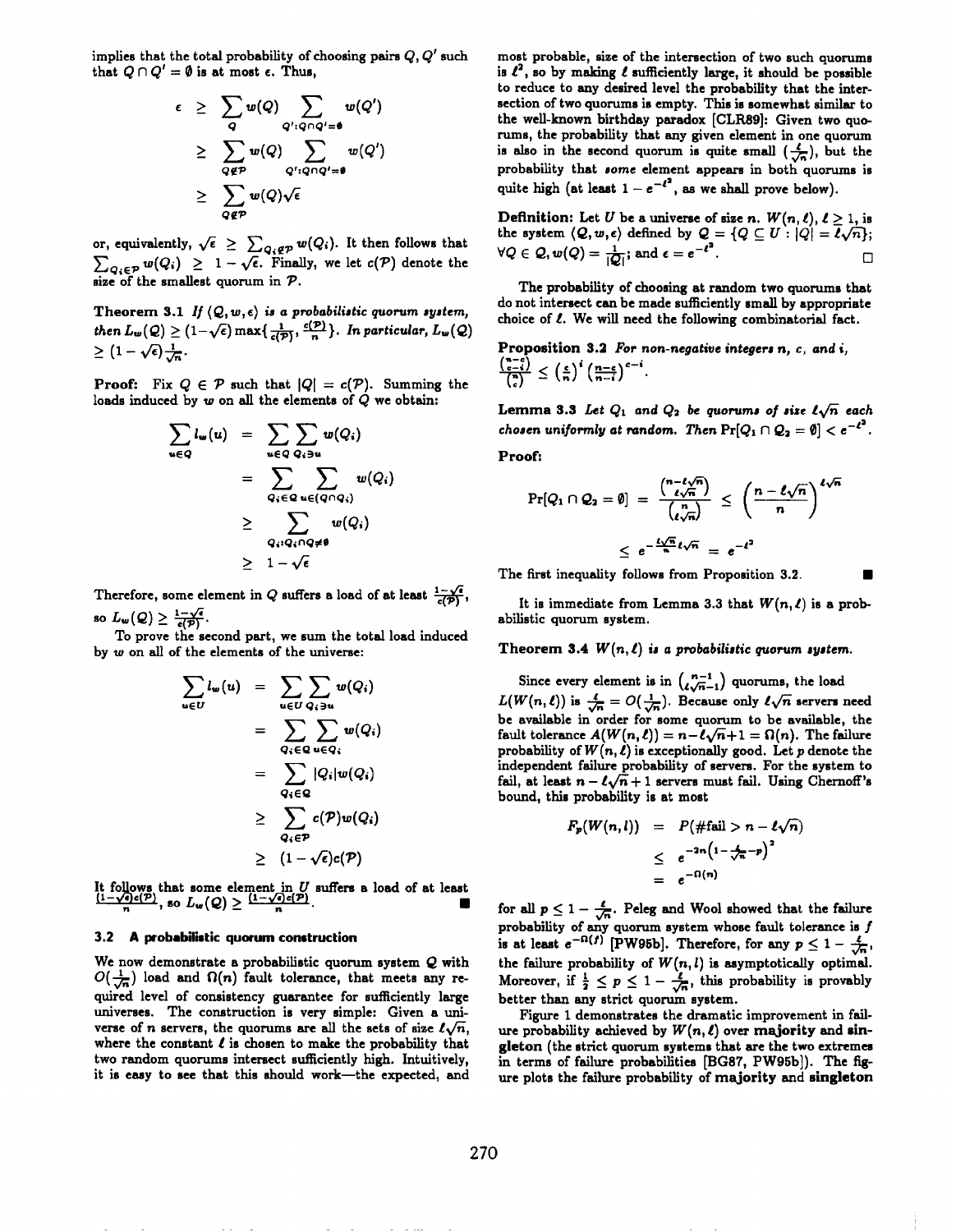against  $W(n, l)$ , for  $n = 100$  and  $n = 900$ , respectively. The first construction plotted is  $W(100, 2)$ , giving a probabilistic consistency guarantee of at least  $1 - e^{-4} \approx 0.982$ , and the second one is  $W(900, 4)$ , providing a guarantee level of  $1 - e^{-16} \approx 0.99999887$ . As shown,  $W(100, 2)$  has marginal failure probability  $( $0.1$ )$  for server failure probabilities p up to 0.74, and *W (9oO, 4) achieves* similar failure probability for  $p < 0.83$ .

#### 4 **Probabilistic dissemination quorum systems**

To achieve consistency in a Byzantine environment, it is not sufficient that two quorums should have a nonempty intersection. This is because two quorums may intersect in a set containing faulty servers only, which may deviate arbitrarily and undetectably from their assigned protocol. Malkhi and  $Reciner ~[MP97] defined ~[strict] dissemination quorum systems$ that can be used to construct Byzantine-fault-tolerant replicated services that store certain types of data.

Similarly, to achieve probable consistency in a Byzantine environment, it is not sufficient that two quorums should have a probably nonempty intersection, since again two quo rums may intersect in a set containing faulty servers only. We define *probabilidic* dissemination guorum *agatema,* where the strict dissemination quorum system consistency requirement is replaced by a probabilistic one. We show that relaxing consistency can provide dramatic improvements in this set**ting, as well. As** with crash failures, we are able to comtruct a probabilistic dissemination quorum system resilient to the Byzantine failure of any constant fraction of the system and with outstanding failure probability, for sufficiently large universes, whose load is  $O(\frac{1}{\sqrt{n}})$ . Indeed, the fault tolerance can be increased to any constant fraction of  $n$  for sufficiently large  $n$  while retaining asymptotically optimal load. For large  $n$ , this comtruction provides considerable advantage over strict dissemination quorum system constructions.

**Definition: Let Q be a quorum system, wan access strategy** for Q, and  $\epsilon$  a constant,  $0 < \epsilon < 1$ . The tuple  $\langle Q, w, \epsilon \rangle$  is a *probabilistic t-dissemination quorum system* if for all  $B \subseteq U$ such that  $|B| = t$ ,

$$
\sum_{Q,Q': Q\cap Q'\not\subseteq B} w(Q)w(Q')\ \geq\ 1-\epsilon.
$$

Probabilistic dissemination quorum systems can be used to implement Byzantine fault-tolerant services for the same types of data that strict ones can, using identical protocols to access them (see  $[MR97]$ ). Note that, given a *t*-dissemination probabilistic quorum system  $Q$ , t is the number of Byzantine failures that can be tolerated, while  $A(Q)$  is the number of crash failures that can be tolerated. Since servers that fail arbitrarily can always opt to send no messages,  $A(Q) \geq t$ .

### **4.1 A prohabifratic &Ikmination quorum construction**

In this section we present a probabilistic *t*-dissemination quorum construction for  $t = \frac{n}{3}$ , the resiliency bound for strict dissemination quorum systems [MR97]. Our construction exhibits much better load and fault tolerance than strict constructions for this resiliency. We use a construction similar to  $W(n, l)$ , and show that for an appropriate choice of the parameter  $\ell$ , this construction ensures consistency with any desired probability for sufficiently large universes.

**Definition:** Let *U* be a universe of size *n*.  $W_{\frac{1}{2}}(n, l), l \geq 1$ , is the system  $\langle \mathcal{Q}, w, \epsilon \rangle$  defined by  $\mathcal{Q} = \{Q \subseteq U : |Q| = \ell \sqrt{n}\};$  $\forall Q \in \mathcal{Q}, w(Q) = \frac{1}{|Q|}$  and  $\epsilon = 2e^{-\frac{L^2}{6}}$ .

**Lemma 4.1** *Let U be a* universe *of* **~ize n,** *let B be a aubaet of*  $U$  *of* **size**  $t$  where  $t = \frac{n}{3}$ , and let  $Q_1$  and  $Q_2$  be quorums of **size**  $\ell \sqrt{n}$  each chosen uniformly at random. Then  $Pr[(Q_1 \cap$  $Q_2$ )  $\subset B$ ]  $\lt 2e^{-\frac{L^2}{4}}$ .

Proofi

$$
\Pr[Q_1 \cap Q_2 \subseteq B] \tag{1}
$$
\n
$$
= \Pr[|Q_1 \cap Q_2| = |Q_1 \cap Q_2 \cap B|]
$$
\n
$$
= \sum_{i=0}^{t\sqrt{n}} \Pr[ (|Q_1 \cap Q_2| = i) \land (|Q_1 \cap Q_2 \cap B| = i) ]
$$
\n
$$
\leq \sum_{i=0}^{t\sqrt{n}} \frac{\binom{t\sqrt{n}}{i} \binom{n-t\sqrt{n}}{t\sqrt{n-i}}}{\binom{n}{t\sqrt{n}}} \left(\frac{1}{3}\right)^i \tag{2}
$$

$$
\leq \sum_{i=0}^{\ell\sqrt{n}} {\ell\sqrt{n} \choose i} \left(\frac{\ell\sqrt{n}}{n}\right)^i \left(\frac{n-\ell\sqrt{n}}{n-i}\right)^{\ell\sqrt{n}-i} \left(\frac{1}{3}\right)^i (3)
$$

$$
\leq \sum_{i=0}^{\frac{4\sqrt{n}}{6}} \frac{(\ell^2)^i}{i!} \cdot e^{-\frac{(\ell\sqrt{n}-i)^2}{n-1}} \cdot 3^{-i} + \sum_{i=\frac{\ell\sqrt{n}}{6}+1}^{\ell\sqrt{n}} 3^{-i} \qquad (4)
$$

$$
\leq \sum_{i=0}^{\frac{4\sqrt{n}}{5}} \frac{\left(\frac{\ell^2}{5}\right)^i}{i!} \cdot e^{-\ell^2 \left(\frac{5}{6}\right)^2} + \sum_{i=\frac{4\sqrt{n}}{5}+1}^{\ell \sqrt{n}} 3^{-i} \hspace{1cm} (5)
$$

$$
\leq e^{-t^2(\frac{1}{6})^2} \cdot e^{\frac{t^2}{4}} + 3^{-\frac{t\sqrt{n}}{6}} \tag{6}
$$

$$
\leq 2e^{-\frac{t^2}{6}} \tag{7}
$$

Let  $c = \ell \sqrt{n}$ . Then (2) holds because  $Pr[(|Q_1 \cap Q_2 \cap B| =$  $\mathbf{A}[\mathbf{Q}_1 \cap Q_2] = \mathbf{i}$ )] =  $\frac{\frac{1}{2}(\frac{1}{2})(\frac{n-i}{n-i})}{\frac{1}{2}(\frac{n}{n})(\frac{n-i}{n-i})}$  =  $\frac{(\frac{n}{2})(n-i)!}{(\frac{n}{2}-i)!n!} \leq (\frac{1}{3})^{\frac{1}{2}}$  $(3)$  is by Proposition 3.2;  $(4)$  is because for the first part of the sum:  $\binom{e}{i} \left(\frac{e}{n}\right)^i \leq \frac{e}{n} \frac{e}{n^2} = \frac{1}{n}$  and  $1+x \leq e^x$ , for the second:  $\binom{e}{i} \left(\frac{e}{n}\right)^i \left(\frac{n-e}{n-i}\right)^{e-i} \leq 1$ ; (5) holds since  $e^{-\frac{(e-i)^2}{n-i}} \leq$  $e^{-\frac{(c-\frac{1}{n})^2}{n}} = e^{-t^2(\frac{1}{6})^2}$  for  $i \leq \frac{c}{6}$ ; (6) is since  $\sum_{i>0} \frac{c}{i!} = e^{\frac{t^2}{3}}$ and (7) is because  $e < 3$  and  $\ell \leq \sqrt{n}$ .

**Theorem 4.2**  $W_{\frac{1}{2}}(n,\ell)$  is a probabilistic  $\frac{n}{3}$ -dissemination guorum system.

As with  $W(n, \ell)$ , the load  $L(W_{\frac{1}{2}}(n, \ell))$  is  $\frac{\ell}{\sqrt{n}}$ , the fault tolerance is  $A(W_1(n,\ell)) = n - \ell \sqrt{n} + 1$ , and the failure probability is  $F_p(W_{\frac{1}{2}}(n,\ell)) \leq e^{-2n\gamma^2}$ , where  $\gamma = 1 - \frac{\ell}{\sqrt{n}} - p$ , for  $p < 1 - \frac{4}{\sqrt{n}}$ .

### 4.2 **A probabilistic** an-daaemma" **tion quorum construction**

Surprisingly, the same technique can be used to overcome any fraction  $\alpha$  of Byzantine failures. The construction in this section is essentially identical to  $W_{\frac{1}{k}}(n,\ell)$ , with the distinction that  $\epsilon$  is chosen to depend on the fraction  $\alpha$  of servers that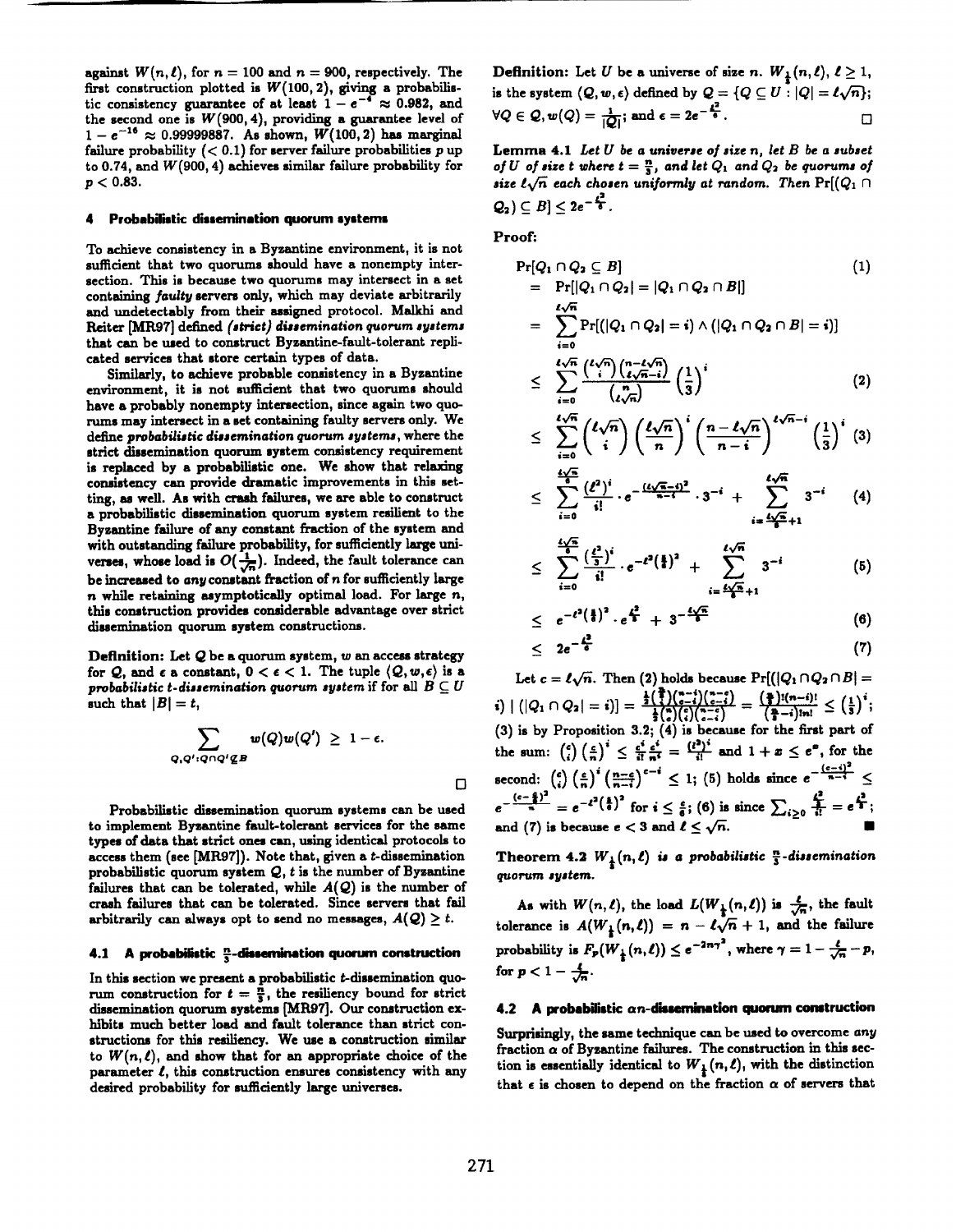

**Figure** 1: Comparison of failure probabilities for  $W(n, l)$ , majority, and singleton for  $n = 100$  (with  $l = 2$ ) and  $n = 900$  (with  $l = 4$ ).

may simultaneously fail. The choice of the appropriate parameter  $\ell$  depends also on  $\alpha$ . Since our construction works, with appropriate choice of parameters, with  $t = \alpha n$  for any constant fraction  $\alpha$  of the servers, it is significantly more versatile than constructions of strict dissemination quorum systems, where an upper bound of  $t = \frac{n}{3}$  limits the fault tolerance. We present the construction here for  $\frac{1}{3} < \alpha < 1$ , as the case  $0 < \alpha \leq \frac{1}{3}$  was already covered. (A similar result holds for  $0 < \alpha < 1$ , but  $\epsilon$  is more complicated in this case).

Definition: Let *U* be a universe of size *n*.  $W(n, \ell, \alpha)$  where  $\ell \geq 1$  and  $\frac{1}{3} < \alpha < 1$  is the system  $\langle \mathcal{Q}, w, \epsilon \rangle$  defined by  $Q = \{ Q \subseteq U : |Q| = \ell \sqrt{n} \}; \; \forall Q \in \mathcal{Q}, w(Q) = \frac{1}{10}$  $\epsilon = 2\alpha^{\ell^2(\frac{1-\sqrt{\alpha}}{2})}\frac{1}{1-\alpha}.$ 

An argument similar to that in Section 4.1 shows the following lemma holds.

Lemma 4.3 *Let* U *be a* universe of n aeruera, *let B be a subset* of *U* of size *t* where  $t = \alpha n$  for some  $\frac{1}{3} < \alpha < 1$ , and let  $Q_1$  and  $Q_2$  be quorums of size  $l\sqrt{n}$  each chosen uniformly  $\alpha$  *at* random. Then  $\Pr[(Q_1 \cap Q_2) \subseteq B] \leq 2\alpha^{\ell^2(\frac{1-\sqrt{\alpha}}{2})}\frac{1}{1-\alpha}$ 

Theorem 4.4  $W(n, \ell, \alpha)$  is a probabilistic an-dissemination *guorum agatem.*

Here, again the load is  $L(W(n, \ell, \alpha)) = \frac{\ell}{\sqrt{n}}$ . Since we assume that an servers may fail, we must have  $n - \ell \sqrt{n} > \alpha n$ , or equivalently,  $\ell < \sqrt{n}(1 - \alpha)$ .

Note that  $Q$  and  $w$  do not depend on  $\alpha$ . Hence, even if the fraction of Byzantine faults that may occur ie not known, it is possible to use this construction, but the consistency parameter  $\epsilon$  that is achieved will also be unknown. Furthermore, note that the construction has the desirable property that actual probability of consistency will be better if fewer Byzantine faults actually occur.

#### 5 **Conclusions**

In this paper, we used a probabilistic approach in the construction of quorum systems and obtained a new class of set systems, called probabilistic quorum systems. We showed a generic construction of probabilistic quorum systems that have optimal load but far exceed the resiliency of any known strict quorum system. With modified parameters, we were able to apply the general construction also to Byzemtine environments, demonstrating a dramatic improvement in resiliency for this model as well.

An obvious drawback of the probabilistic approach is the chance of inconsistency allowed in any construction. We have shown how this probability can be limited to any desired level of guarantee, for appropriate universe sizes. Nevertheless, the probabilistic constructions are best suited for applicatione that can tolerate some (marginal and known) fraction of inconsistency, and where availability may be more important then utmost consistency. Moreover, our probabilistic constmction may be easily combined with some strict quorum constructions, e.g., the set of majorities, to produce "hybrid" constructions with the following guarantee: Among operations performed only on strict quorums, consistency is provided absolutely, whereas all other operations provide the **appropriatee probabilistic guarantee.**

#### **Acknowledgment**

We are thankful to Oded Goldreich and the anonymous referees for many helpful comments on an earlier version **of** this paper.

#### **References**

- [AE91] D. Agrawal and A. El Abbadi. An efficient and faulttolerant solution for distributed mutual exclusion. ACM Transactions on Computer Systems, 9(1):1-20, 1991.
- [AR92] Y. Aumann and M. Rabin. Clock construction in fully asynchronous **parallel systems and** PRAM simulation. In Proceedings of the 33rd IEEE Symposium on Founda*tiom of* Computer Science, pages 147-1S6, October 1992.
- [CP96] R. Cáceres and V. Padmanabhan. Fast and scalable handoffs for wireless internetworks. In Proceedings of the 2nd **A** *CIU\XBEJ3***International Conferenceon Mobile Gwnputing** *and* **Networking (MobiCom '96),** pagee **56-66,** November 1996.
- [BG87] D. Barbsra snd H. Garcia-Molina. **The reliability of vot**ing mechanisms. In IEEE Transactions on Computers, 36(10 ):1197–120S, October 1987.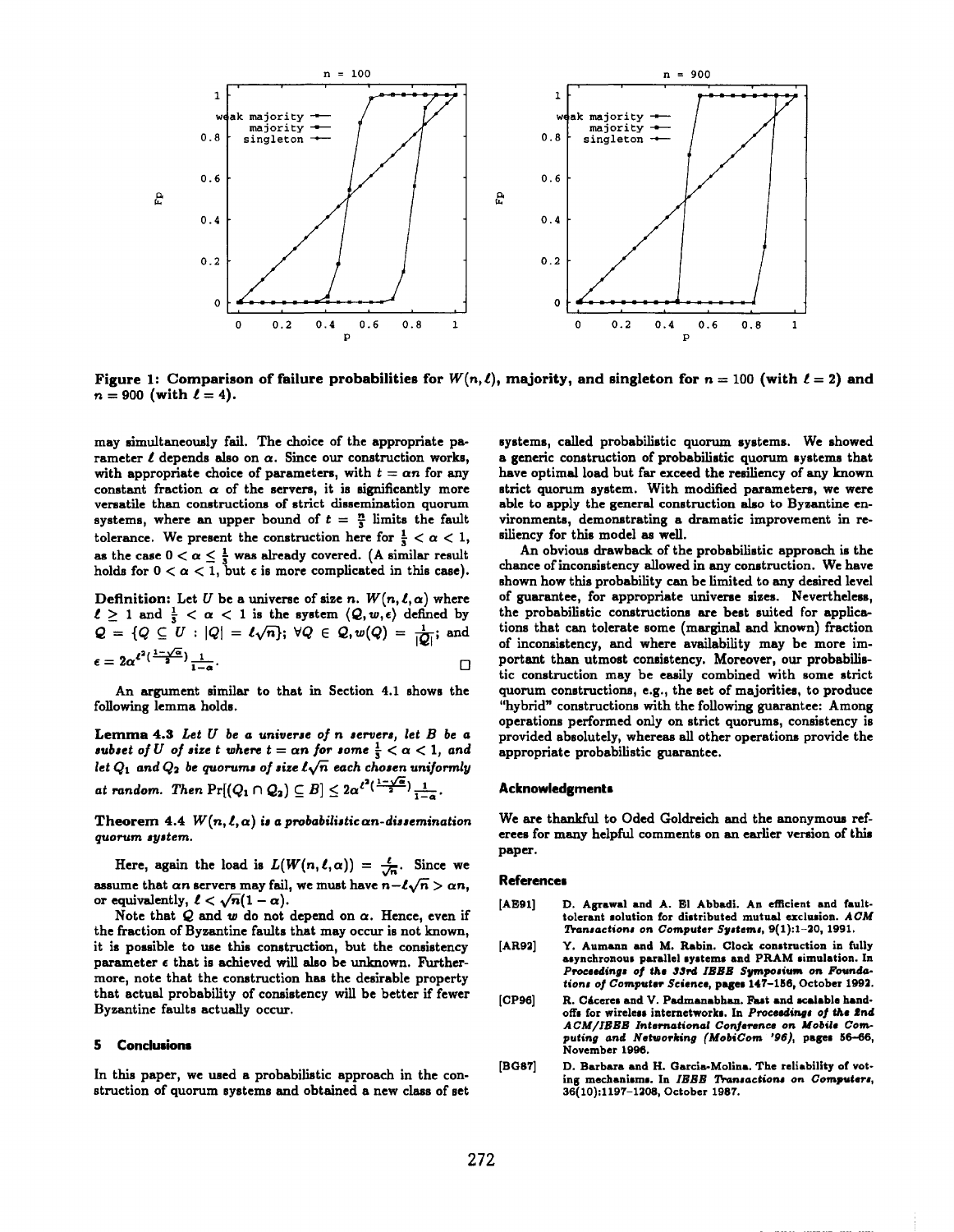- **[CAA90] S. Y. Cheung, M. H. Ammar, and M.** Ahamad. **The grid protocol: A high performance scheme for maintaining replicated data. In F%oceedings of** *tha 6th IEEE International Conjerenee on Data k~"neem"ng,* **pagee 436-445,, 1990.**
- **[t2LR89] T. Cormen, C. Leisereon, and R. Wlve=t. Introduction to** *Algorithms.* **The MIT Press. 1989.**
- [ET89]  $A$ . El Abbadi and S. Toueg. Maintaining availability in **partitioned replicated databaees. ACM !l'+orwactiont on** *Database* **.\$ytemq 14(2):264-290, June 1989.**
- [GB85J **H. Garcia-Molina and D. Barbara. How to aesign votes in a dhtribut.d system.** *Journal oj* **the ACM, 32(4):841-860, October 19S6.**
- **[(3it79] D. K. Gifford. Weighted voting for replicated data. In** *Pro***ceedings of the 7th Sympo8ium on Operating SVatama** *Principle,* **pagea 130-162, 1979.**
- [Her86] **M. Herlihy. A quorum-consensus replication method for**  $a$ **b** abstract data types.  $ACM$  Transactions on Computer **Systems, 4(1):32-S3, February 1986.**
- **[JP96] D. Johrmcm** and C. Perkins. **Route optimisation in Mobile 1P, Intetvmt***Draft,* **Internet Engineering 'lhek Force, Februacy 1396.**
- **~PRR92] Z. Kedem, K. Palem, M. RabhI, and A. Raghunathan. Efficient program transformations for resilient parallel computation via randomisation. In** *Proceedings of the 2Jth ACM Sppmium on Theory of* **Computing, pagee306- 317, May 1992.**
- [Lam83] **B, Lampeon.Hintsfor computersystemdesign. Operating S@em# Review, 17(6):33-48, 1983.**
- [LS79] **B. Lampson and R. Sproul. An open operating system for a**  $single-user machine. Operating Systems Review, 13(5):98-$ 10s, 1979.
- [Mae86] M. Maekawa. A  $\sqrt{n}$  algorithm for mutual exclusion in **decentralised ~ystemo. ACM Tbrmsactiona on** *Compute? Syctems, 3(2):145-169, 1986,*
- **[MMR9q** D. **Malkhi, M.** Merritt and O. Rodeh. Secure multicast in *a WAN. The* **International Conference on Distributed** *Computing* **Sycteme (ICDCS), Baltimore, May 1997, to be published.**
- **[MR971** D. Malkhi and M. Reiter. Bysantine quorum systems. In<br>Proceedings of the 29th ACM Symposium on Theory of **Computing (STOC), May 1997. '1% appear.**
- **[MW771 M. McQuillan and D. Walden. The ARPA network design**  $decisions.$  In Proceedings of Computer Networks 1, pages **243-289, August 1977.**
- **[NW94] M. Naor and A.** WOOL The load, **capacity,** and availab}lity of quorum systems. In Proceedings of the 35th IBBB  $Symposing on$  **Foundations** of *Computer* Science, pages **214-226, November 1994.**
- **[Pw9sa] D. Peleg and A. Wool. Crumbling walls: A cleem af high availabllit y quorum eyetems. In** *Proeeeding# o~ the f Jth*  $ACM$  Symposium on Principles of Distributed Comput**ing, pagee 120-129, Auguct 1996.**
- **~W95b] D. Peleg and A. WOOL The availability of quorum** ●**ystems. Information nnd** *Computation123(2):210-233, 1995.*
- **[Sch90]** *F.* **B. Schneider. Implementing fault-tolerant services ue**ing the state machine approach: A tutorial.  $ACM$  Com $p$ uting *Surveys*, 22(4):299-319, December 1990.
- **[SmiSl] J. Smith. A study of branch prediction strategies. In** *Pra***ceedinga ef the 8th** *Sgmpoaium on* **Computer A rchitec***twe,* **pages 13 S-148, May 1981.**
- **[Tho79] R. H. Thomas. A majority consensus approach to concurrency control for multiple copy databaeee. ACM !hwmzc. tiom on Databaee** *S@em8,* **4(2):180-209, 1979.**